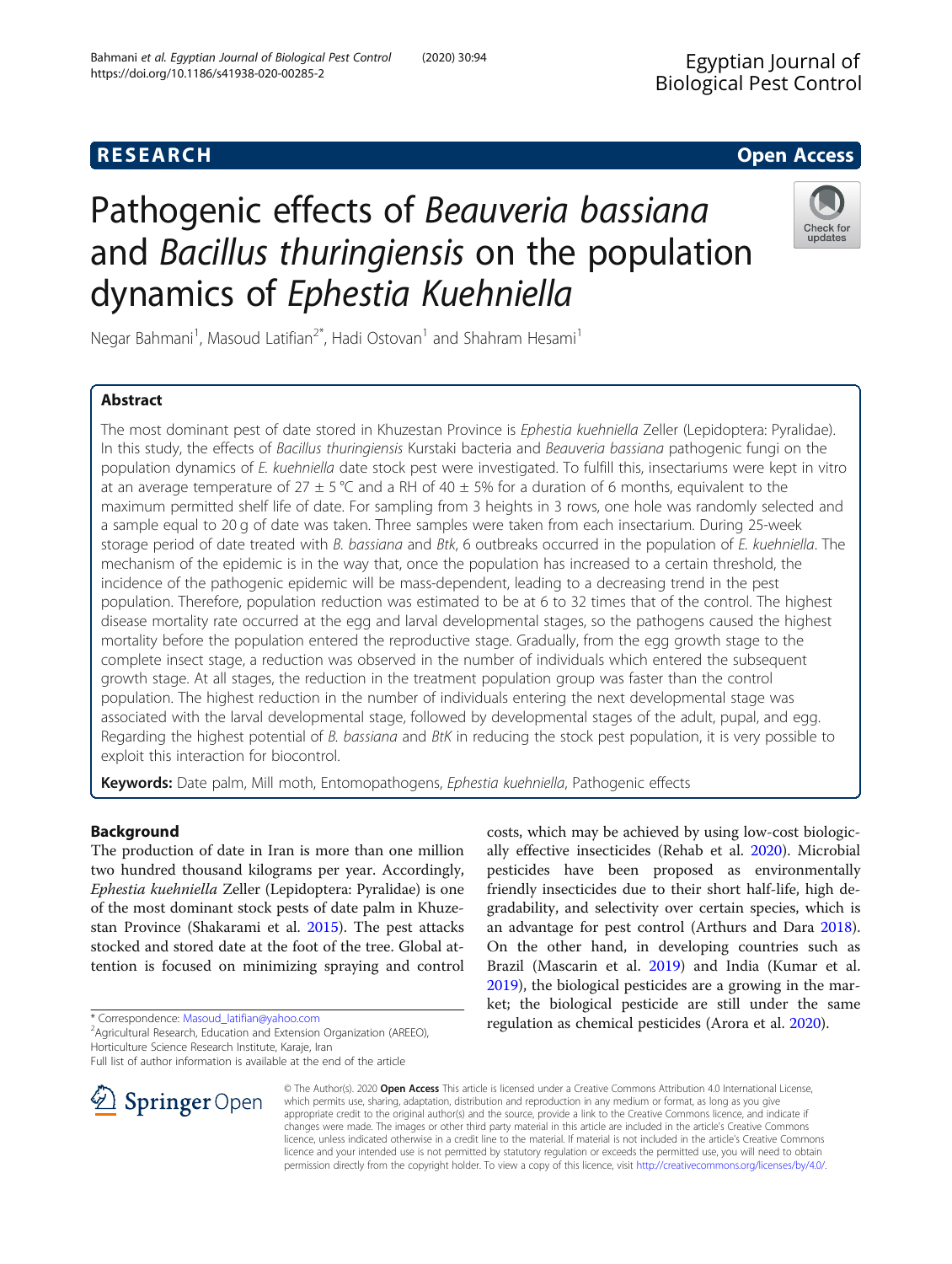Various studies have been conducted on biological control of pests including fungal compounds (Latifian et al. [2018\)](#page-8-0), bacterial and fungal combination (Mishra et al. [2013](#page-8-0)), and bacterial combination (Latifian and Kajbafvala [2015\)](#page-8-0). Different strains of Bt bacteria and pathogenic fungi of insects have different synergistic effects on the pest control (Navon [2000](#page-8-0) and Wraight and Ramos [2005](#page-8-0)). Recent trends in support of biological pesticides include the use of microbial agent mixtures (Sharifzadeh et al. [2018](#page-8-0)). This approach can lead to the prevention or delay in the development of insect resistance (Sudo et al. [2017\)](#page-8-0), especially when the individual components of the preparation have different modes of action (Zhu et al. [2016\)](#page-8-0). This strategy reduces costs (Das [2014\)](#page-8-0) and preparation concentrations because microbial agent increases each other's activity and act synergistically (Wright and Ramos 2005). The two factors of host population density and pathogens have interactions and similarities in understanding the epidemiology of a disease among the insect population. In general, the population density of the pathogen is a mass-dependent factor (Gaugler and Kaya [1990\)](#page-8-0).

Other research was conducted to evaluate the efficiency suitable Iranian isolate of B. bassiana for the microbial control of the flour moth on date. Results as the first step of feasibility of fungus application in microbial control showed that it had high potential for application on control of flour moth in date (Bahmani et al. [2012](#page-8-0)). The  $LC_{50}$  of BtK on Batrachedra amydraula, E. kuehniella, and Plodia interpunctella were  $2.15 \times 10^8$ ,  $5.18 \times$  $10^8$ , and  $2.71 \times 10^8$  CFU/ml, respectively (Latifian and Kajbafvala [2015\)](#page-8-0). The lethal concentration, compatibility, and interaction effects of Bt and B. bassiana on E. kuehniella had been studied under laboratory conditions. Spores of B. bassiana at all concentrations showed a good computability with Bt. On the other hand, with increasing concentration of Bt, the amount of compatibility index decreased. Bt had synergistic effects in all treatments but the highest synergistic effect was observed in LC<sub>50</sub> B. bassiana + LC<sub>50</sub> Bt mixing on moth larvae. Given the highest compatible potential of B. bassiana and BtK, the possibility of exploiting this synergy is highly efficient to produce biocontrol (Bahmani et al. [2020\)](#page-8-0).

In this study, the combined effects of Bt bacteria and pathogenic fungus B. bassiana on the population dynamics of E. kuehniella were investigated under the date storage conditions.

## Materials and methods

#### Proliferation of fungal agent

The fungal isolate used in this study was obtained from research centers of date and tropical fruits of Iran. The characteristics of the studied isolate were IRAN 441C,

which collected in Systan and Balochestan Province (Saravan) of Iran.

The pathogenic fungus was scraped by transfer needle after performing complete sporulation of the culture medium surface (12–14-day culture) (Johnson et al. [1992](#page-8-0)). The spores were collected in separate Erlenmeyer flasks containing 10 cc of sterile distilled water with 0.05% Tween 80 solution. The abovementioned suspension was stirred in a pendulum for 5 min to uniformly distribute the spores. SDA + Y culture medium was used to increase the spore production (Thomas et al. [1987\)](#page-8-0).

#### Preparation of B. thuringiensis kurstaki inoculum

Bacillus thuringiensis kurstaki (BtK) was used in this study. A pre-culture flask containing 500 ml of medium was incubated at 30 °C on an orbital shaker for 9 h and used to inoculate each of culture flasks. The composition of the pre-culture medium was as follows: glucose (10 g/ l), ammonium sulfate  $(1.5 \text{ g/l})$ , yeast extract  $(2 \text{ g/l})$ , K2HPO4 (1.5 g/l), KH2PO4 (1.5 g/l), CaCl2 (60 mg/l), MgSO4 (500 mg/l), and MnSO4 (50 mg/l). The medium pH was adjusted to 7.0 by NaOH and autoclaved at 120 °C for 10 min (Azzou et al. [2015](#page-8-0)).

#### Preparation of fungal and B. thuringiensis formulation

Compatible formulation was produced at the production Strain Iran 441C was formulated as an oil-based emulsionable suspension (sesame oil) containing  $3.49 \times 10^3$ spores/ml. All preparations were stored at 4 °C and retained high initial viability (> 93%) for the duration of the study. Bt, formulated as a flowable concentrate (3.49  $\times$  10<sup>3</sup> CFU/ml), was produced by Abbott Laboratories, Inc. of North Chicago, Illinois, and stored at room temperature until use. Viability of conidia was determined by direct observation of conidia  $(x 400$  magnification) plated on agar containing yeast extract (0.5%) and incubated 16–18 h at 25 °C. All conidia with visible germ tubes of any length were scored as viable (Wraight and Ramos [2005\)](#page-8-0).

#### Reproduction of E. kuehniella

The flattened cap glass containers were used for reproduction of E. kuehniella in the laboratory. The container was heated to ensure that it was not infected. Every week, the female insects were transferred to new glass containers for laying. First, a growth medium was prepared for growing this moth. For this purpose, 1.5 kg of wheat flour plus 0.5 kg of bran were mixed with a small amount of yeast. After mixing, 1 g of moth eggs was poured on it and then covered with a clean cloth on a pan. By passing about 40 days, the first moths were observed and catching was begun. There were approximately 500 individuals of *E. kuehniella* inside each container, covered with a fine mesh cloth on the top of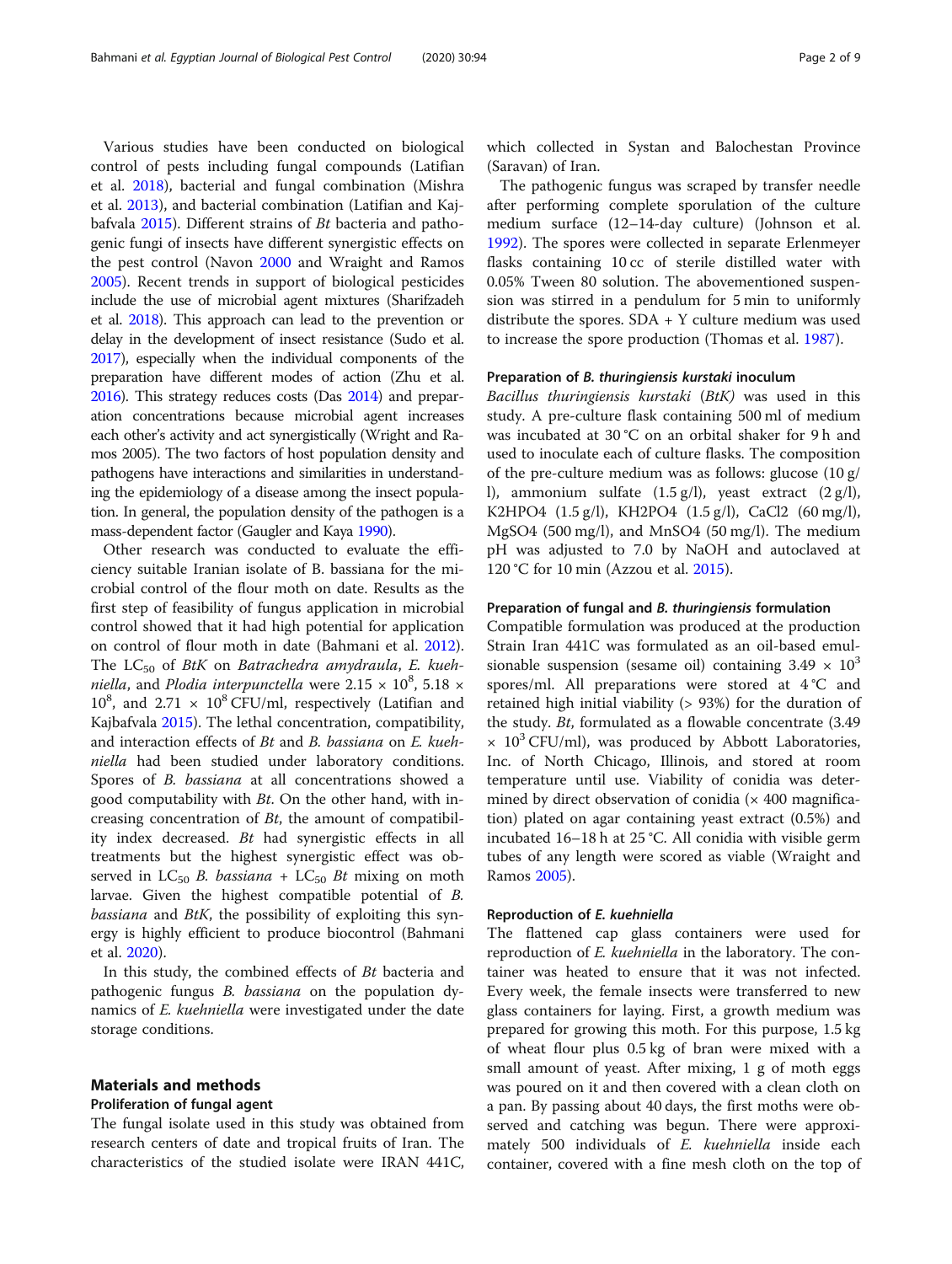each container. A funnel or cylindrical container was placed in a short distance from the bottom of the sheets until the moths laid their eggs from the lattice holes on the bottom of the container on the sheet.

## Investigation of the pathogenic agents on the population dynamics

The glass insectariums, which resembled the date stock in storage, were used for performing the experiments. These glass insectariums were  $100 \times 5 \times 5$  cm. On the one side of the vertical surfaces, 9 holes were created in 3 different heights rows at 25-cm intervals and were completely blocked by a special cap. Inside each of the insectariums was filled with 10 kg of Sayer date, about 500 dates each one weighing 20 g. For the 6 insectarium experiments, three containers containing the best fungal and bacterial combination treated date with 50% lethal concentration were considered, and the other three were considered as uninfected (as controls). Within each one of the insectariums, 250 full-sized E. kuehniella were transferred as the initial population. The insectariums were kept in vitro at the average temperature of  $27 \pm 5$  °C and relative moisture of  $40 \pm 5\%$  for a duration of 6 months, which was the maximum permitted shelf life of date stored. The temperature was adjusted by adjustable cooling and heating system at the constant temperature and moisture recording using a digital thermometer in the laboratory. The insectariums were sampled once a week.

#### Sampling of the pest population within insectariums

For sampling of each height, a hole was randomly selected from each row and a sample equal to 20 g of dates was taken. Three samples were taken from each one of the insectariums. The taken samples included different stages of pest growth. The following funnel was used to accurately evaluate the density of different growth stages of pests within the samples. For this purpose, 20 g of the sampled date from each one of the insectariums (including fungi and control containers) were individually transferred into a 250-ml Erlenmeyer flask, and then 20 g of sodium chloride, 30 ml of caustic soda, and 40 ml of water were added to it. Five milliliters of methylene blue was also added to the resulting mixture for staining. After that, the resulting mixture was transferred to a heat stirring machine until the mixture was boiling. After 2 min of boiling, the mixture was passed through a filtrate to separate the date pulps.

Various stages of pest development were transferred to New Erlenmeyer flasks with smoothing. Forty milliliters of odorless oil was added to Erlenmeyer flasks. Then, by the use of the separator funnel of this interstitial phase that included the growth stages of the pest population, different growth stages were counted by stereomicroscope. While studying the seasonal changes in different stages of population growth using age frequency data analysis method, different pest growth parameters under the treatment and control conditions were compared to determine the effect of the combined treatment on population dynamics.

#### Data analysis

The age frequency data were obtained from sampling in terms of the abovementioned method at different times from the number of E. kuehniella at different stages of growth (q stage or age). These data were used to calculate population parameters such as survival rate and period duration of each stage (Wootton and Bell [1992](#page-8-0); Wisdom and Mills [1997\)](#page-8-0) so that the sum of individuals entering each age stage, mean time elapsed between age 1 to q-1, probability of survival from age 1 to q-1 (survival rate of each stage), mean time of entry to each stage, and the rate of survival time were estimated. The interval between the 2 samplings was 6 months of constant sampling and 1 week. Therefore, we have the following:

$$
\hat{A} = \frac{1}{2} \sum_{i=1}^{n} (h_i + h_{i+1}) F_{ij}
$$
\n(1)

where Eq. (1),  $F_{ij}$  is the number of individuals at the age of Ith afterwards at time *j.*  $h_i$  and  $h_{i+1}$  are the sampling intervals between the time  $i$  and the next time (Wootton and Bell [1992](#page-8-0) and Wisdom and Mills [1997](#page-8-0)).  $q$  is the number of growth stages,  $f_j(t)$  is number of population at stage *j* for part of the population sampled at time *t*.  $F_i(t)$  is the number at growth stages  $j$ ,  $j + 1$ ,  $q$ ... for part of the population sampled at time  $t$ .  $M_i$  is the number that entered the growth stage  $j$  for part of the population sampled at time t.  $g_i(x)$  is the function of density probability entering the stage *j*,  $\mu$  is mean time of entering stage *j*,  $e^{-\theta}$  is the probability of survival, for one time unit,  $a_j$  is growth stage duration *j*,  $w_j$  is the survival rate, specific for age *j*,  $A_j$  is the area under the age frequency curve of growth stage j,  $A<sub>i</sub>$  is the area under the curve for growth stages j, j + 1, q ...,  $D_i$  is the area under  $tf_i(t)$  curve, and  $D_{*i}$  is the area under  $tF_j(t)$  curve.  $D_j$  depends on average time to enter the growth stage *j*, the survival parameter,  $\theta$ , and the area under the age frequency curve. These equations can be applied to age frequency cumulative data as follows (Wootton and Bell [1992](#page-8-0) and Wisdom and Mills [1997](#page-8-0)):

$$
A*_{j} = M_{j}\theta
$$
 (2)

$$
D_j^* = \left(\mu_j + \frac{1}{\theta}\right) A_j^*
$$
\n(3)

Using the two above equations, the survival rate of each growth stage can be calculated as follows. Here *j* is from 1 to q-1.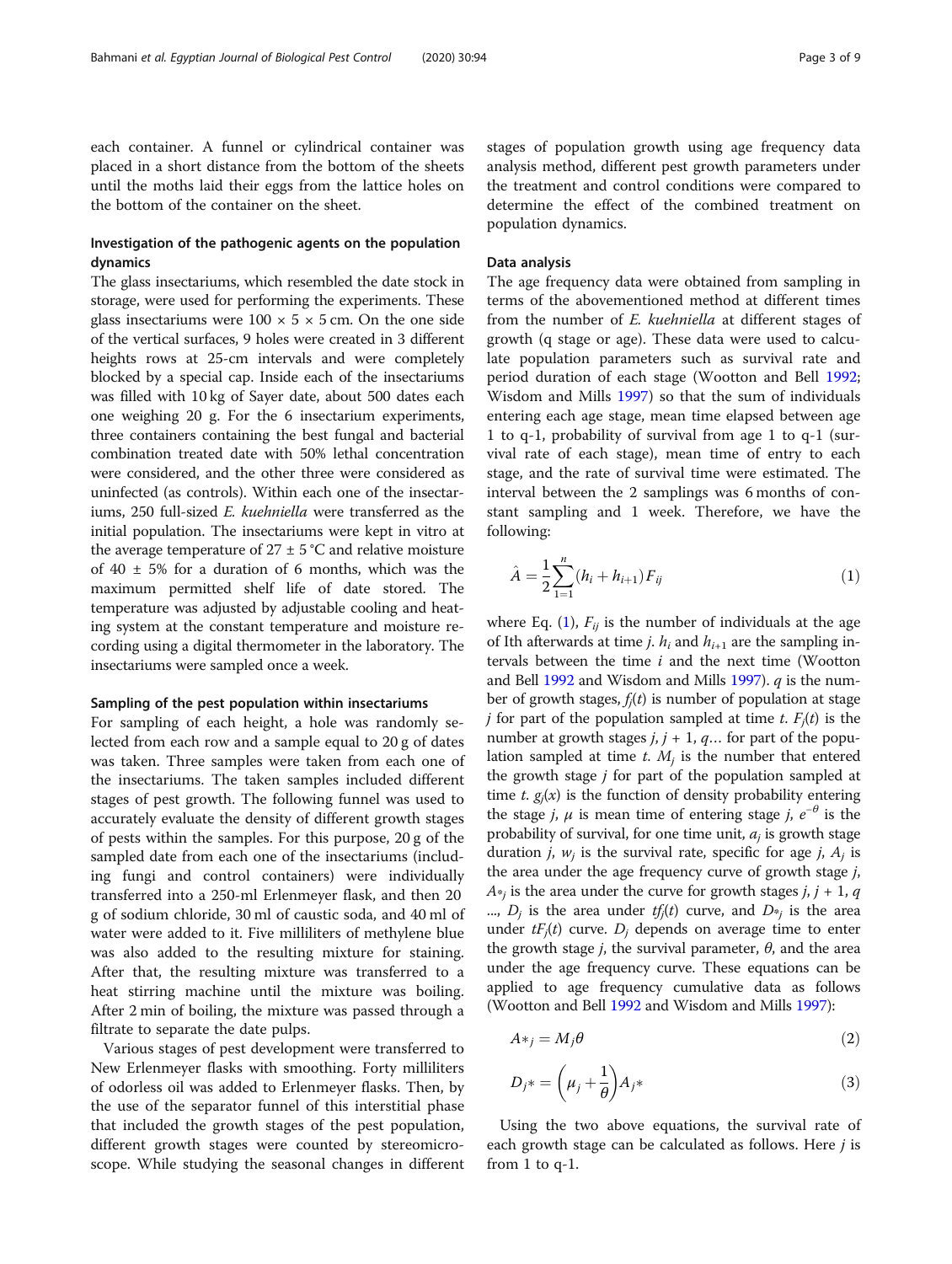$$
w_j = \frac{A *_{j+1}}{A *_{j}}\tag{4}
$$

The survival parameter was as follows:

$$
\theta = -\ln\left(\frac{\frac{A*_q}{A*_1}}{\frac{D*_q}{A*_q} - \frac{D*_1}{A*_1}}\right) \tag{5}
$$

The stage j period will be as follows. Where the value of j varies from 1 to q-1:

$$
a_j = -\frac{1}{\theta} \ln(w_j) \tag{6}
$$

And the number that entered the stage  $j$  (from 1 to  $q$ ):

$$
M_j = A *_{j} \theta \tag{7}
$$

When the sampling interval is equal, estimating the number between two times  $i$  and  $i + 1$  enters the stage i and lived up to  $i + 1$  can be calculated by the following formula (Wootton and Bell [1992](#page-8-0) and Wisdom and Mills [1997](#page-8-0)).

## Results and discussion

The weekly changes in the population density at different growth stages of E. kuehniella eggs, larvae, pupae, and moths in the two control and treatment populations  $(B. \text{ }basiana + BtK)$  under the storage conditions for a duration of 6 months were examined to be ensure that the results are presented in this topic.

#### Growth stage of the pest egg

There were two periods of activity in the population density change curve at this growth stage. The first period started from the 1st week and continued up to the 15th week. The peak of the egg density occurred around the 11th week. The second period started from the 16th week and continued up to the 24th week. The peak of the egg density during this period lasted about 22 weeks. A significant difference was found between the treatment and control conditions ( $p = 0.000036$ ,  $z =$ 4.13, and  $df = 23$ ). The egg density during the 25th week storage period was always significantly lower than the control conditions. Therefore, the maximum reduction was equal to 5.25 (Fig. 1).

#### The larval developmental stage

According to the curve shown in Fig. [2,](#page-4-0) during the 25 week storage period, there were 2 periods of activities in the larval population density change curve. The first period started from the 1st week and continued up to the week 11. The larval population density peak during this period was at week 6.

The second period started from the 12th week and continued up to the 24th week, and accordingly, the peak of larval population density was during the 20th week. According to these results, a significant difference was found between the treatment and control conditions  $(p = 0.000013, z = 4.36, and df = 23)$ . The larval stage population density was always significantly lower in the treated date mass during the 25-week storage period compared to the control so that the maximum reduction was 5.36 times.

#### Pupal developmental stage

During the 25-week storage period, 2 periods of activities in the pupal population density change curve. The first period started from the 2nd week and continued up to the 13th week. The peak pupal population density was recorded at about the 8th week. The second period

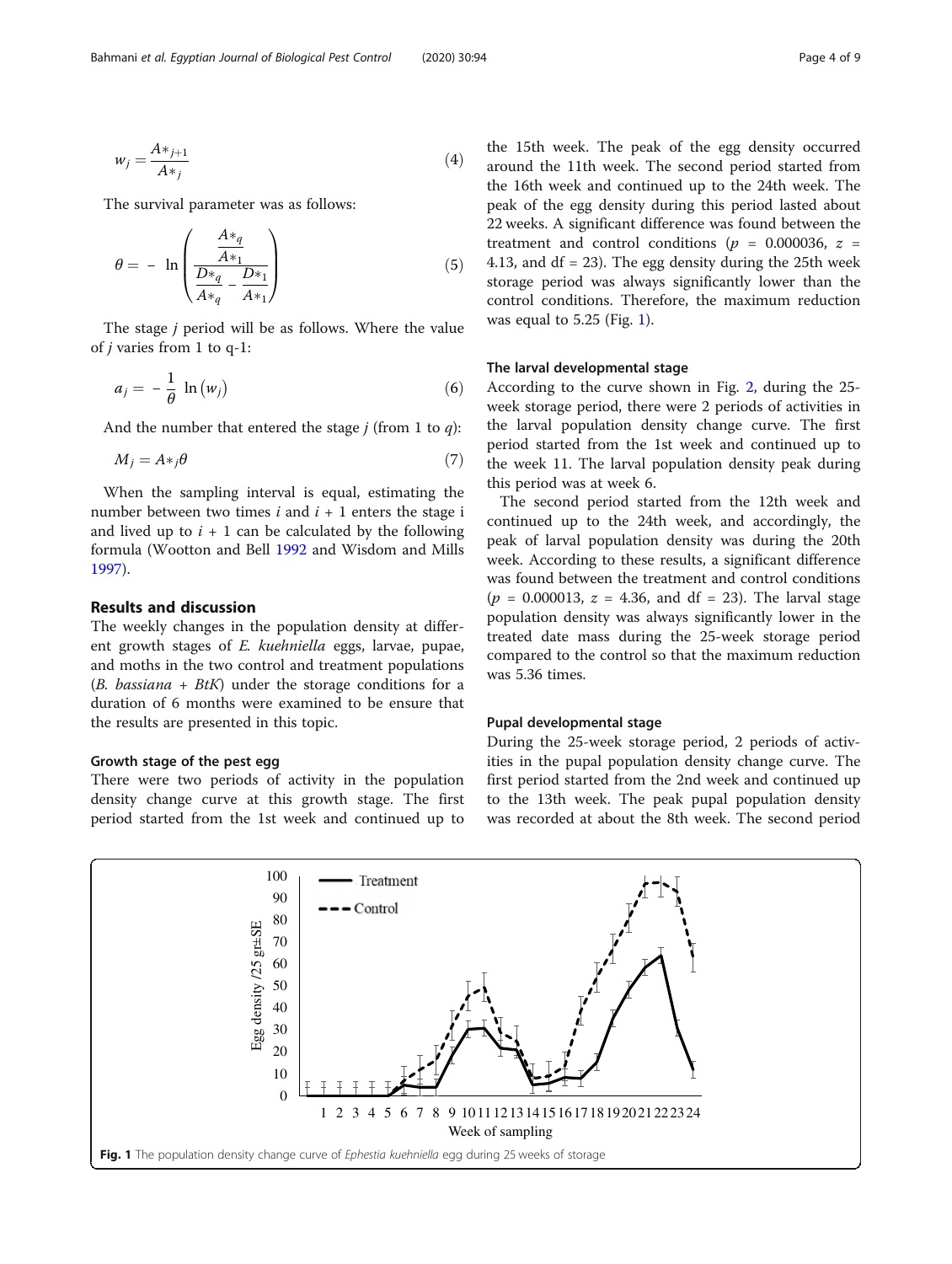<span id="page-4-0"></span>

started from the 14th week and continued up to the 24th week (Fig. 3).

The peak population density of this period was recorded around the 21st week. According to these results, a significant difference was found between the treatment and control conditions ( $p = 0.00004$ ,  $z = 4.57$ , and df = 23). During the 25-week storage period, the pupal population density of the pest was always significantly lower than the control conditions. Therefore, the maximum reduction was 4.2 times.

#### Adult stage of insect growth

During the 25-week storage, 2 periods of activities in the adult insect population density were change the curve. The first period started from the 4th week and continued up to the 15th week, and the peak was recorded at

the 11th week. The second period started from the 16th week and continued up to the 24th week (Fig. [4\)](#page-5-0).

Regarding, its peak occurred around the 22nd week. According to these results, a significant difference was found between the treatment and control conditions (p  $= 0.00002$ ,  $z = 4.25$ , and df  $= 23$ ). The population density of the adult insect was always significantly lower in the date treated during the 25-week storage period compared to the control so that the maximum reduction was 4.78 times.

## Analysis of age frequency data in the treatment and control populations

The parameters of age frequency data for active population on the other cultivar treated with B. bassiana +  $B$ tK and the control were fitted as shown in Table [1.](#page-5-0)

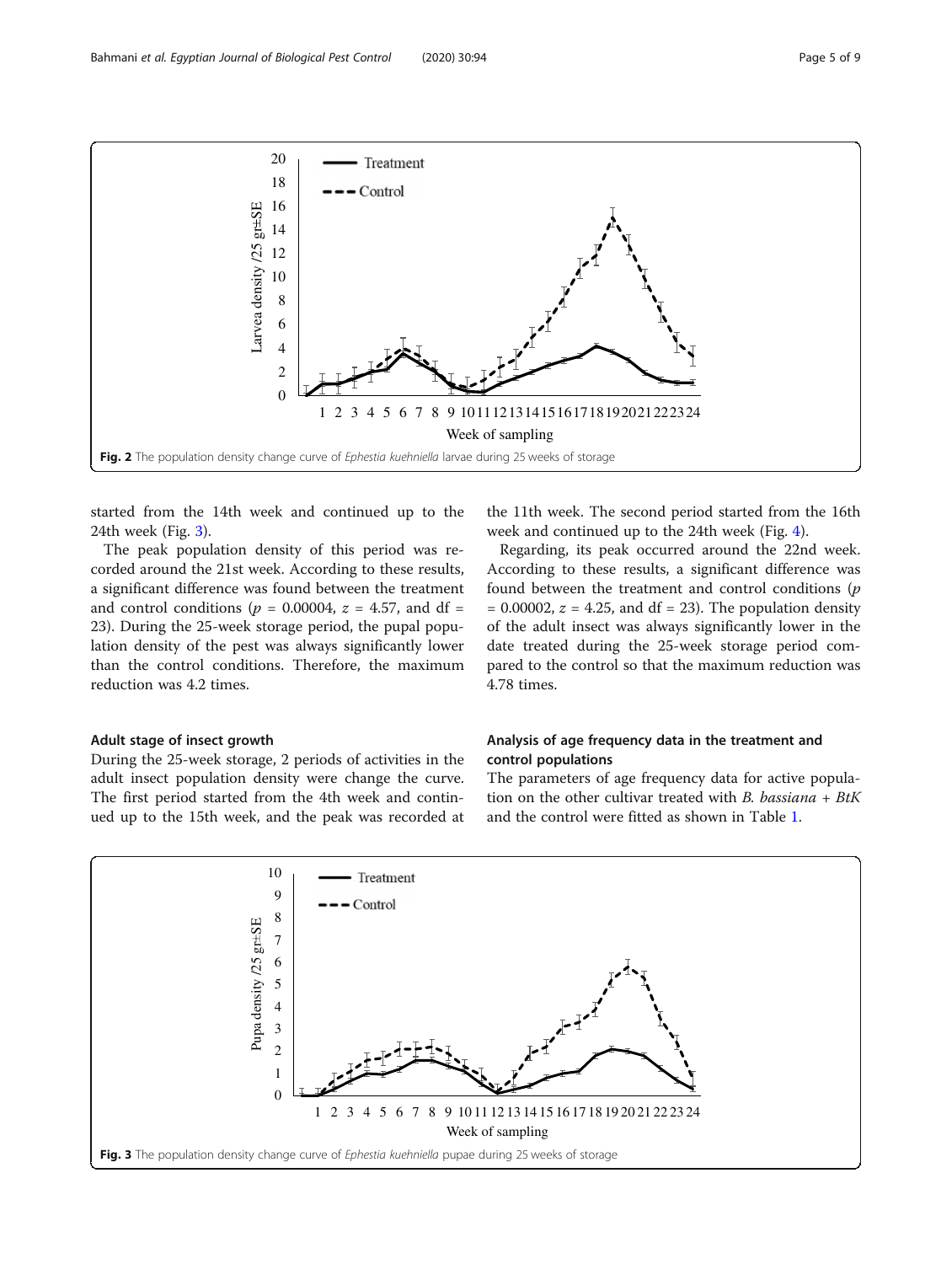<span id="page-5-0"></span>

In this table,  $M_i$  is the number sampled that entered the growth stage *j* for part of the population at time *t*.  $a_i$ is the growth stage duration  $j$ ,  $w_j$  is the age-specific survival rate j, bj is the number between two periods i and 1 *i* + entered the stage *i*,  $D_i$  is the area undertf<sub>i</sub>(t)curve, and  $A_i$  is the area under the curve at the growth stage *j*.

In Table 1, the parameters  $Aj$  and  $Dj$  are the area of the age frequency curve and the area under  $tf_i(t)$  curve, respectively, which are the keys to estimate the other parameters.  $w_i$  is the population survival rate between the two growth stages. Comparison of this rate in the treatment and control populations indicated that the survival or transfer rate of the population from one growth stage to another stage during all stages except the larval stage in the treatment population is lower than the control population. In both of the populations, the highest mortality rate occurred from larval to pupal stages. In other words, the highest mortality occurred during the larval stage. Then, the highest mortality rate occurred during egg growing to the larvae. In other words, mortality at the egg stage was less important. This date was used to calculate the changes in populations treated with B.  $bassiana + BtK$  for different growth stages. The highest

survival rate was observed at the egg stage, and then at the larval and pupal stages, respectively (Fig. [5](#page-6-0)).

The parameter  $aj$  in Table 1 shows the duration of the corresponding growth stage. The highest growth period was at the egg stage. Then, there were pupal and larval growth stages, respectively. The disease has caused a sharp reduction in the life span of all the growth stages. The highest reduction occurred at larval, pupal, and egg stages, respectively (Fig. [6](#page-6-0)).

The parameter *Mi* indicates the number of individuals entered the next growth stage. As shown in Table 1, a gradual reduction was observed in the number of individuals entered the growth stage from the egg growth stage to the adults. At all stages, the reduction in the treatment population was faster than the control population. The population reduction during different growth stages regarding the treatment with *B. bassiana* + *BtK* was estimated (Fig. [7](#page-6-0)). According to this figure, the largest reduction in the number of individuals entering the next growth stage was related to the larval growth stage, followed by the adult, pupal, and egg growth stages, respectively.

Results as an application can be programmed through the release of a combination of  $B$ . bassiana +  $B$ tK for

|  |  |  |  |  |  |  |  |  |  |  | <b>Table 1</b> Age frequency data parameters for the Ephestia kuehniella treatment and control populations |
|--|--|--|--|--|--|--|--|--|--|--|------------------------------------------------------------------------------------------------------------|
|--|--|--|--|--|--|--|--|--|--|--|------------------------------------------------------------------------------------------------------------|

| Populations | Life stage | Аj     | Dj       | Bj    | Wj     | Аj     | Mj     |
|-------------|------------|--------|----------|-------|--------|--------|--------|
| Treatment   | Egg        | 508.96 | 8484.3   | 16.7  | 0.1686 | 0.717  | 1250.5 |
|             | Larvae     | 87.16  | 1206.2   | 13.8  | 0.4686 | 0.305  | 210.87 |
|             | Pupa       | 40.96  | 593.7    | 14.5  | 0.4181 | 0.351  | 98.78  |
|             | Adult      | 17.2   | 268.5    | 15.6  |        |        | 41.29  |
| Control     | Egg        | 1018.7 | 17,657.6 | 17.3  | 0.196  | 1.062  | 1493.5 |
|             | Larvae     | 212.55 | 3385.55  | 15.92 | 0.431  | 0.5493 | 293.41 |
|             | Pupa       | 92.7   | 1443.25  | 15.67 | 0.420  | 0.566  | 126.48 |
|             | Adult      | 39.5   | 626.55   | 15.8  |        |        | 53.11  |
|             |            |        |          |       |        |        |        |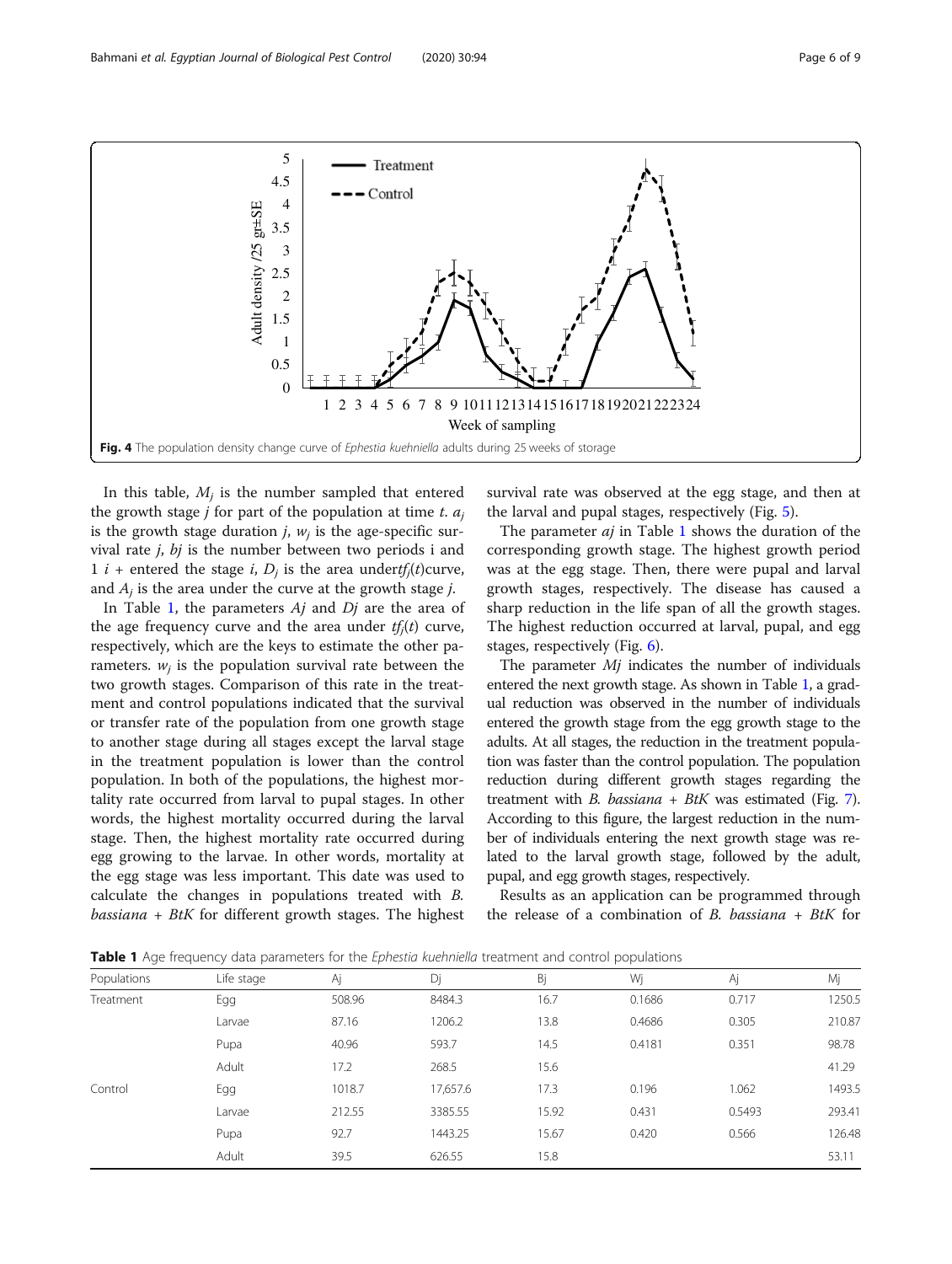the management of date storage pests. The population change studies showed that the combined treatment due to high mortality rate at the larval stage and preventing the emergence of adult is effective on the management of stored date pests. In addition, the functional combination of B. bassiana + BtK suspension can result in better control of E. kuehniella compared to separately applying them. B. bassiana alone was not very effective on controlling the larval populations relative to other growth stages (Wraight and Ramos [2005](#page-8-0)). The time of population exposure to the control factor is also important. The results of the studies performed by other researchers suggested that repeated usage will be more effective under the conditions of high larval density (Johnson and Goettel 1993 and Inglis et al. [1996\)](#page-8-0). In this study, a reduction of 5.36 times was observed at the growth stage of E. kuehniella larvae.

eggs-larvae larvae-pupae pupae-adults

Fig. 5 Comparison of survival reduction rates in treated Ephestia

kuehniella growth stages related to the control

Of course, it should be noted that the control potential of B. bassiana is limited at high temperatures (Ekesi



et al. [1999\)](#page-8-0). Therefore, the effectiveness of B. bassiana can be increased by creating combined formulations such as *BtK* in application. The highest survival of *B*. bassiana in date mass also allows the pests to be exposed to fungal spores more frequently than the bacteria.

There are several reports of the correlations between BtK and B. bassiana. For example, the use of Bt of maize (Zea mays) increases the sensitivity of European maize beetles to B. bassiana. Also, the correlations between B. bassiana strain GHA and Bt. tenebrionis have been reported in the larval populations of Colorado potato beetles (Wraight and Ramos [2005\)](#page-8-0). Several mechanisms have been proposed for the synergistic effects of B. bassiana and Bt. Some researchers have reported synergistic effects as a result of prolonging the time interval between molt due to endotoxin-induced toxins caused by Bt activity, thereby giving B. bassiana more time to penetrate the body cuticle before being eliminated (Wraight and Ramos [2005\)](#page-8-0). On the one hand, larvae fed with food infected with *B. bassiana* spores acquired bacterial infection faster through the intestine (Ma et al. [2008](#page-8-0)) and on the other hand, starvation has been reported to increase the sensitivity to B. bassiana spores, and BtK disrupts the gastrointestinal tract in this way, spreading the epidemic in the host population infected with the fungus (Miranpuri and Khachatourians [1991](#page-8-0)).

The infection caused by the pathogenic activity of B. bassiana increases along with increase of the period between larval molt and reduction of intestinal cuticle excretion due to bacterial activity in the intestine. This mechanism may also explain the increased effect of  $Bt$  + B bassiana. Endotoxin of bacterial activity in the early larvae provides the background for most pathogenic fungi to enter the gastrointestinal tract, by passing a few days from the bacterial entry and a synergistic background for the complete onset of pest disease and death before entering the pupae (Furlong and Groden [2001\)](#page-8-0).

<span id="page-6-0"></span>

 $\theta$ 0.02 0.04 0.06 0.08 0.1 0.12 0.14

Rate of survival reduction

Rate of survival reduction

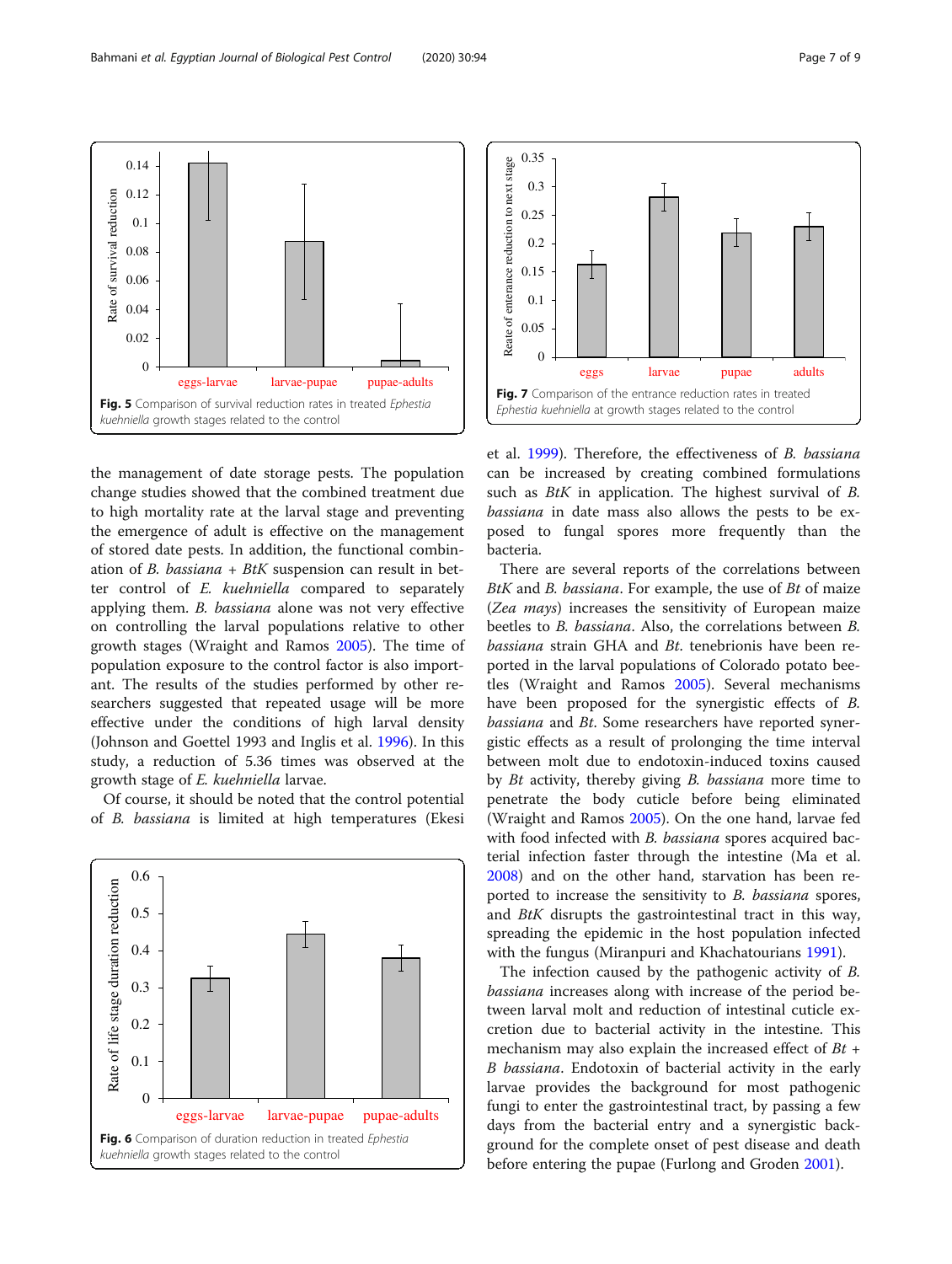The results of the present study obtained a pesticide based on the synergistic yield of BtK and B. bassiana. Although other researchers have achieved similar results, there are different variables in each system that can have different effects on the final efficiency. Such differences have been observed in other researchers' studies (Costa et al. [2001\)](#page-8-0). However, another important point is that, in addition to the isolates of B. bassiana and Bt, the constituents of modern formulations for the production of biological pesticides should also be compatible with the pathogenic activity of the two species (Vandenberg et al. [1998\)](#page-8-0).

The surfactants can also interfere with and enhance or weaken the insecticidal activities of B. bassiana and Bt (Morris et al. [1995\)](#page-8-0). The surfactants can affect the intestinal epithelium of insects and increase its permeability to bacterial toxins. The use of moisturizing and emulsifying agents in the formulation of B. bassiana and BtK aggravates the incidence of disease in target pests.

There are successful examples of the practical applications of B. bassiana and BtK interactions for the pest management system. For example, for having a full control of potato Colorado beetles over a 6-year period, it has been shown that the resulting biological pesticides, while lower costs than conventional management practices, can be used as a method for controlling the key elements of a combined multiple pest management system for the management of potato Colorado beetles. Clearly, such biological control programs have the potential to reduce the selective pesticide resistance strains (Cloutier and Jean [1998\)](#page-8-0).

Regarding the high adaptive potential of B. bassiana and BtK, it is possible to exploit this coexistence for producing highly efficient and cost-effective biological pesticides. The microbial pesticides are costly and any strategy that allows a reduction in concentration makes their application in combined pest management more attractive. B. bassiana is mostly affected by environmental factors and its duration is longer, while  $BtK$  has a faster effect and a shorter duration. Therefore, the combination of these two can provide an appropriate control in many cases for pest larvae.

In general, the results of in vitro studies, which are the first step in the feasibility study of the use of B. bassiana and BtK in microbial combined control of E. kuehniella, showed that the combination of B. bassiana and BtK is of high epidemiological potential. Also, further studies are needed to find the suitable formulations for the combination of B. bassiana and BtK using vegetable oils and adding synergistic factors such as diatomaceous soil to its formulation because international experience has shown that vegetable oils are effective on enhancing the efficiency of formulations of insect pathogens. The diatomaceous soil also helps the host insect body to

penetrate the fungus more rapidly and effectively by scratching the surface of the host body (Bell [1996](#page-8-0)). It is also necessary to investigate the effects of the combination of B. bassiana and BtK compared to other physical and chemical control methods on developing the control management plans.

## Conclusion

B. bassiana and Bt had a high adaptive potential different growth stages of E. kuehniella. It is possible to exploit this coexistence for producing highly efficient and cost-effective biological pesticides for date palm stored pests.

#### Abbreviations

SDA + Y: Sabouraud dexterose agar + yeast extract; 1 to q-1: Survival rate of each stage; q: Stage or age; Fij: Number of individuals at the age of Ith afterwards at time j;  $h_i$  and  $h_{i+1}$ : Sampling intervals between the time i and the next time;  $q$ : Number of growth stages;  $f_j(t)$ : Number of population at stage *j* for part of the population sampled at time t;  $F_j(t)$ : Number at growth stages  $j, j + 1, q...$  for part of the population sampled at time t;  $M_j$ : Number that entered the growth stage  $j$  for part of the population sampled at time  $t$ ;  $g_j(x)$ : Function of density probability entering the stage j;  $\mu$ : Mean time of entering stage *j*;  $e^{-\theta}$ : Probability of survival, for one time unit;  $a_j$ : Growth stage duration j;  $w_j$ : Survival rate, specific for age j;  $A_j$ : Area under the age frequency curve of growth stage *j*; A∗<sub>j</sub>: Area under the curve for growth stages j, j + 1, q ...; D<sub>j</sub>: Area undertf<sub>j</sub>(t)curve; D\*; Area undertF<sub>j</sub>(t)curve; df: Degree freedom; z: z test; p: p value; M<sub>j</sub>: Number sampled that entered the growth stage *j* for part of the population at time t;  $a_j$ : Growth stage duration j; w<sub>j</sub>: Age-specific survival rate j; bj: Number between two periods i and 1 *i* + entered the stage *i*; *D<sub>j</sub>*: Area undertf<sub>j</sub>(t)curve; A<sub>j</sub>: Area under the curve at the growth stage j

#### Acknowledgements

We would like to thank the team of Entomology Lab., date palm, and tropical research center of Horticultural Science Research Institute of Iran.

#### Authors' contributions

All authors read and approved the final manuscript. Negar Bahmani: carried out the pathological and population studies and help to drafting the manuscript. Masoud Latifian: epizootiological studies, culturing of entomopathogens' data analysis, and drafting the manuscription. Hadi Ostovan: help to drafting manuscription and data analysis. Shahram Hesami: help to dafting the manuscription and experiments.

#### Funding

No funding

#### Availability of data and materials

All data of the study have been presented in the manuscript, and high quality and grade materials were used in this study.

#### Ethics approval and consent to participate

Not applicable

#### Consent for publication Not applicable.

Competing interests

The authors declare that they have no competing interests.

#### Author details

<sup>1</sup>Department of Entomology, Shiraz Branch, Islamic Azad University, Shiraz Iran. <sup>2</sup> Agricultural Research, Education and Extension Organization (AREEO) Horticulture Science Research Institute, Karaje, Iran.